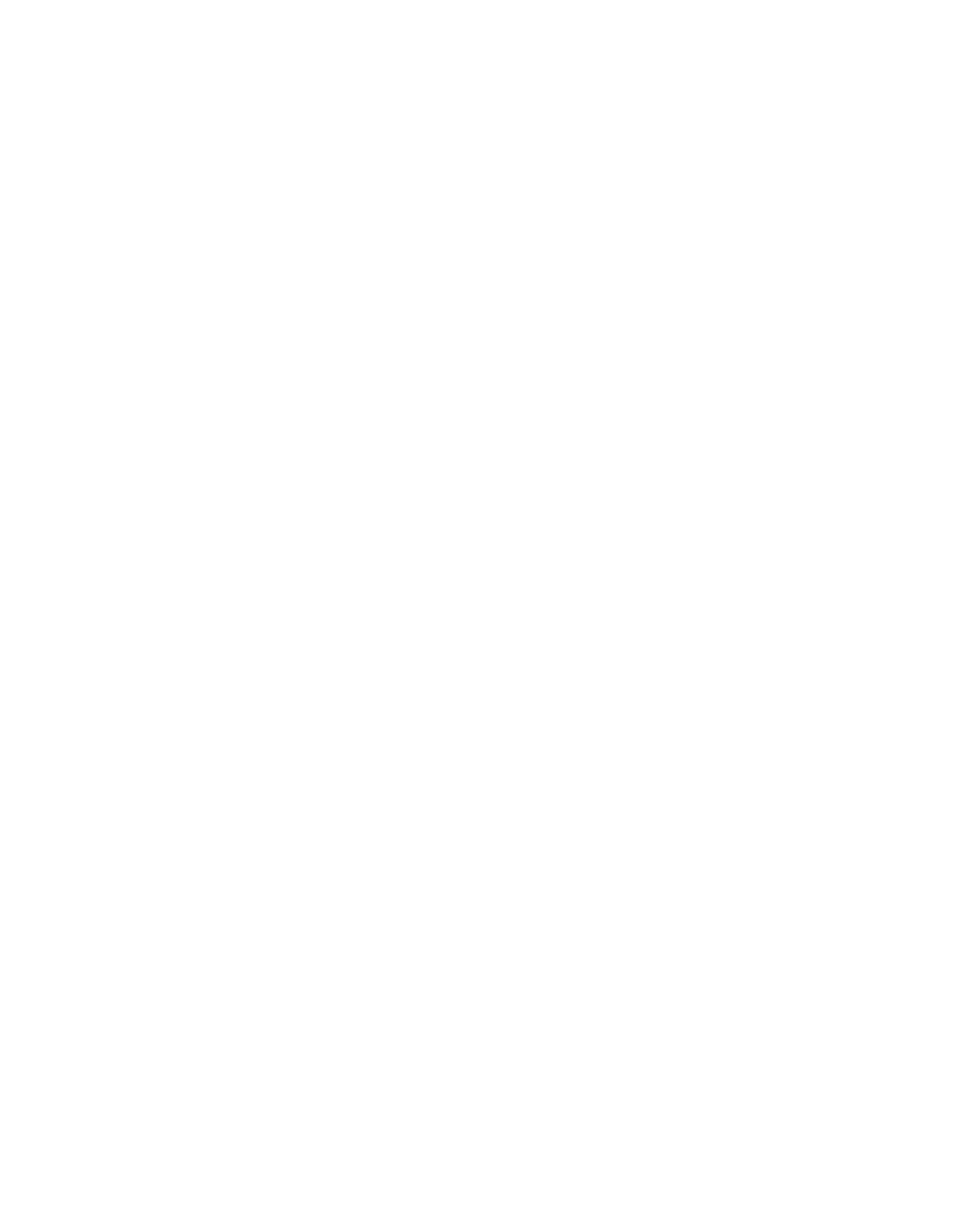## **ANNEXURE – A**

**(all the following documents are to be signed by the Principal with official Stamp)**

- 1. Copy of the Compliance report for the academic year 2019-2020.
- 2. Affiliation orders for the academic year 2019-2020.
- 3. Copies of the FDR of Corpus Fund.
- 4. Governing Body/Selection Committee nomination letter and Resolution Copies of the Governing Body meetings conducted during the academic year 2019-2020.
- 5. Registered Lease Deed in case of Leased premises along with the Own land documents in the name of the Society.
- 6. Copy of the approved building plan.
- 7. Copies of the bills for the purchase of Library Books, Lab equipment, Computers and other furniture purchased during the academic year 2019-2020.
- 8. Affidavit stating that only courses sanctioned by the University are offered in the premises.
- 9. Details of Teaching & Non-teaching staff in the following format :

## I. Principal : Appointed / Not appointed If Appointed Through Selection Committee/ Management

| <b>SNo</b> | Name of the<br>Teacher | Designation | Qualifications | Nature of Appointment                |                | PAN No.<br>(Copy to be | Aadhar No.<br>(Copy to be |
|------------|------------------------|-------------|----------------|--------------------------------------|----------------|------------------------|---------------------------|
|            |                        |             |                | Through OU<br>Selection<br>Committee | Manageme<br>nt | enclosed)              | enclosed)                 |
|            |                        |             |                |                                      |                |                        |                           |

10. Laboratory facilities :

| Subject | No. of labs | Major equipment available | New equipment<br>procured during<br>2019-20 and amount<br>spent | Area in Sft. |
|---------|-------------|---------------------------|-----------------------------------------------------------------|--------------|
|         |             |                           |                                                                 |              |

## 11. **Accommodation Details:**

| Particulars        |  |
|--------------------|--|
| Class Rooms        |  |
| Seminar Hall       |  |
| <b>Staff Rooms</b> |  |
|                    |  |

## 12 . Sanitary Certificate for the year 2019-2020.

- 13. Fire Safety Certificate
- 14. Play Ground Details
- 15. Bank statement for payment of salaries to the staff by cheque.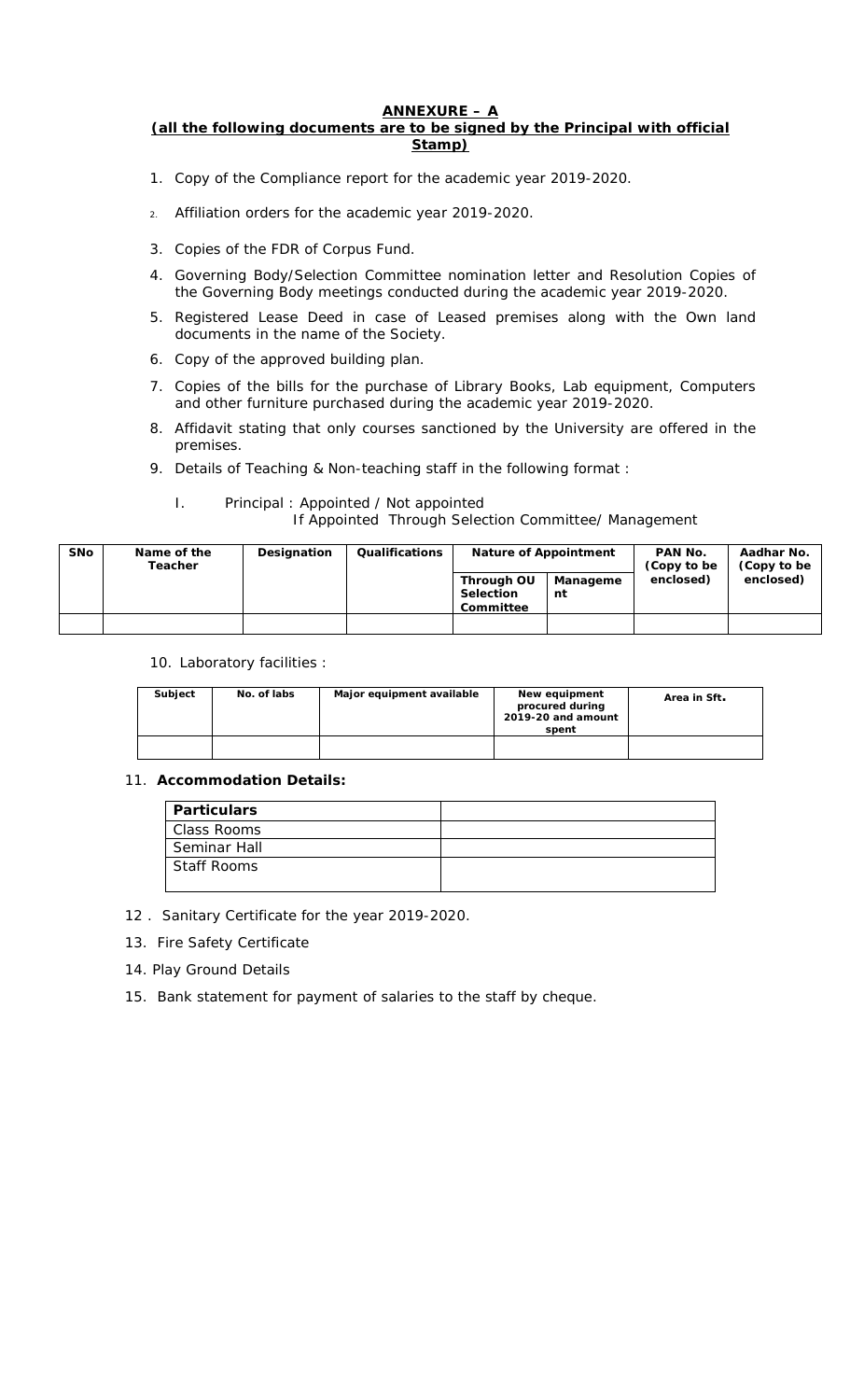

#### **OSMANIA UNIVERSITY HYDERABAD-500007**

|                |                                                                                                                                      | APPLICATION FOR GRANT OF EXTENSION OF PROVISIONAL AFFILIATION TO OFFER                                                                                |  |  |  |  |  |  |
|----------------|--------------------------------------------------------------------------------------------------------------------------------------|-------------------------------------------------------------------------------------------------------------------------------------------------------|--|--|--|--|--|--|
|                |                                                                                                                                      | M.A/M.Com/M.Sc/M.A (Journalism & Mass Communication)/M.Li.Sc and MSW COURSES FOR THE<br>ACADEMIC YEAR 2020-2021                                       |  |  |  |  |  |  |
|                |                                                                                                                                      |                                                                                                                                                       |  |  |  |  |  |  |
|                | (Application should be submitted course wise separately)                                                                             |                                                                                                                                                       |  |  |  |  |  |  |
|                | Course:                                                                                                                              |                                                                                                                                                       |  |  |  |  |  |  |
|                |                                                                                                                                      | Subject: ___________ DD.No. ___________ Date ____________ Amount: ________                                                                            |  |  |  |  |  |  |
|                | Whether compliance report submitted for the academic year 2019-2020<br>(copy to be enclosed)                                         |                                                                                                                                                       |  |  |  |  |  |  |
| 1 <sub>1</sub> | Name of the College with complete<br>postal address including H.No.                                                                  |                                                                                                                                                       |  |  |  |  |  |  |
|                | Tel. No. :                                                                                                                           |                                                                                                                                                       |  |  |  |  |  |  |
|                | Mobile No.:                                                                                                                          |                                                                                                                                                       |  |  |  |  |  |  |
|                | Mail ID<br>$\sim$ 100 $\pm$                                                                                                          |                                                                                                                                                       |  |  |  |  |  |  |
|                | Whether the college is accredited                                                                                                    | Yes / No                                                                                                                                              |  |  |  |  |  |  |
|                | with NAAC                                                                                                                            | If Yes Grade:                                                                                                                                         |  |  |  |  |  |  |
|                | Whether the college has (2f)<br>(12 B) status under UGC                                                                              | Yes / No                                                                                                                                              |  |  |  |  |  |  |
|                | Whether the college is running in<br>the same premises as mentioned in<br>permission letter                                          | Yes / No (If No, give the detailed address and<br>permission copy of shifting orders)                                                                 |  |  |  |  |  |  |
| 2.             | Year of establishment                                                                                                                |                                                                                                                                                       |  |  |  |  |  |  |
| 3.             | College Code No.                                                                                                                     |                                                                                                                                                       |  |  |  |  |  |  |
|                | Name of the Society                                                                                                                  |                                                                                                                                                       |  |  |  |  |  |  |
| 4.             | Name of the Secretary/<br>Correspondent with mobile No.<br>(Copy of the byelaws to be enclosed)<br>Whether the college is running by | Yes / No                                                                                                                                              |  |  |  |  |  |  |
|                | the same society (as per the college                                                                                                 | If no, (Permission for change of society to be enclosed)                                                                                              |  |  |  |  |  |  |
|                | sanctioned orders)                                                                                                                   |                                                                                                                                                       |  |  |  |  |  |  |
| 5.             | TSCHE (APSCHE) / Govt. permission<br>Lr.No. and date, for starting of UG<br>College (Copy to be enclosed)                            | No.                                                                                                                                                   |  |  |  |  |  |  |
| 6.             | Nature of the College                                                                                                                | 1. Govt./Aided/Unaided<br>2. Women/Co-Education :<br>3. Minority / Non-Minority:<br>(in case of minority, minority status certificate to be enclosed) |  |  |  |  |  |  |
| 7 <sub>1</sub> | Whether the college is running PG<br>courses along with UG courses                                                                   | Yes / No<br>If Yes, Whether concerned subject in UG is                                                                                                |  |  |  |  |  |  |
| 8.             | affiliation<br>orders<br>Latest<br>OU                                                                                                | offered in the college<br>UG                                                                                                                          |  |  |  |  |  |  |
|                | number/date for all the UG & (PG                                                                                                     | PG                                                                                                                                                    |  |  |  |  |  |  |
|                | courses if<br>any) (Copies<br>be<br>to<br>enclosed)                                                                                  |                                                                                                                                                       |  |  |  |  |  |  |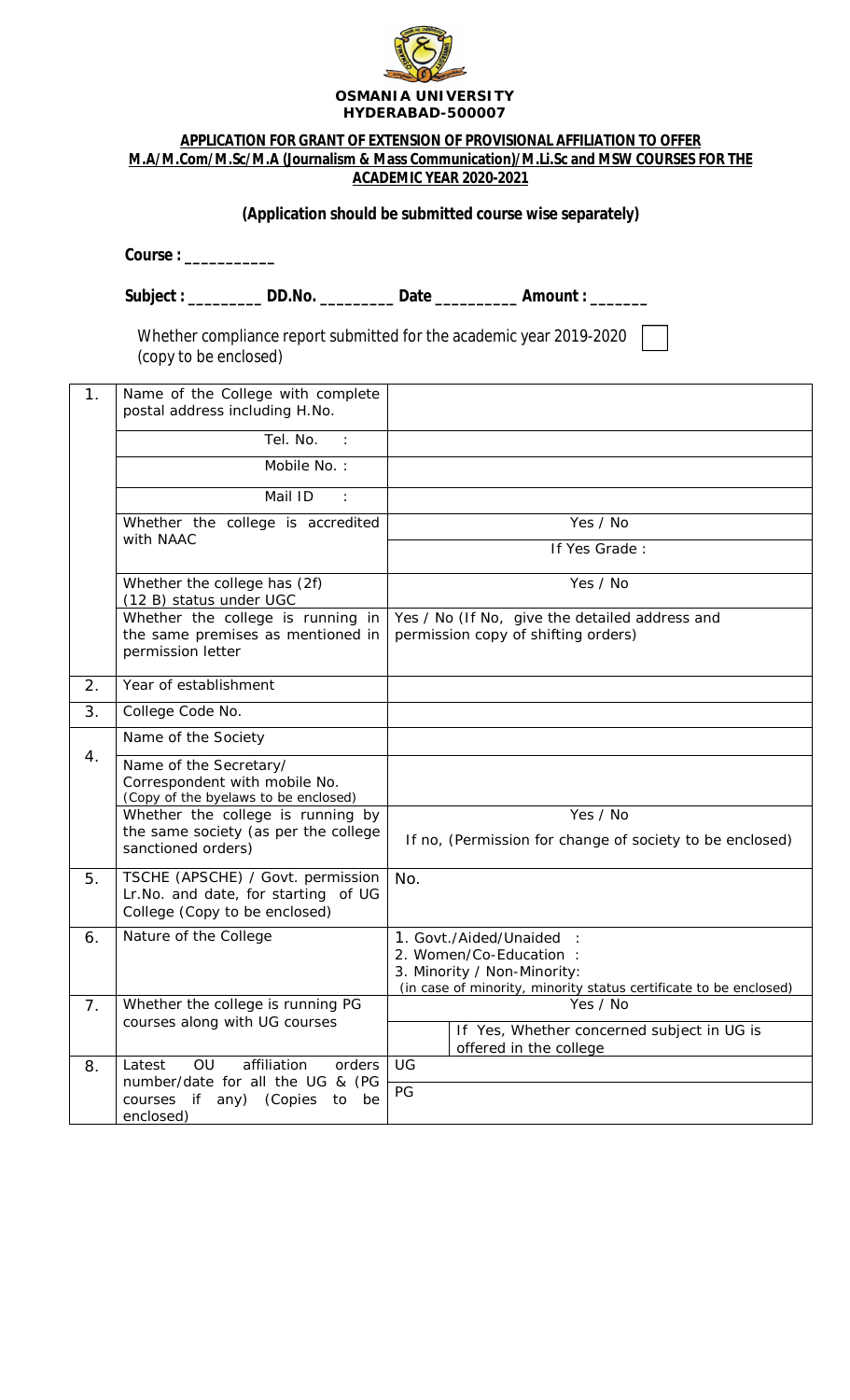| 9.  | <b>Corpus Fund Details</b><br>(Copies to be enclosed)                                           |                  | FDR No.                                                                                                       |                |      | Rs.      | Date of Maturity |
|-----|-------------------------------------------------------------------------------------------------|------------------|---------------------------------------------------------------------------------------------------------------|----------------|------|----------|------------------|
|     |                                                                                                 |                  |                                                                                                               |                |      |          |                  |
|     |                                                                                                 |                  |                                                                                                               |                |      |          |                  |
| 10  | Name of the Principal                                                                           |                  |                                                                                                               |                |      |          |                  |
|     | Whether<br>through<br>Appointed<br>Selection Committee :                                        |                  |                                                                                                               |                |      | Yes / No |                  |
| 11  | University nominee                                                                              |                  |                                                                                                               | Governing body |      |          |                  |
|     | (Copy to be enclosed)                                                                           |                  | Selection<br>Committee                                                                                        |                |      |          |                  |
|     |                                                                                                 |                  | Date of<br>nomination                                                                                         |                |      |          |                  |
|     | Number of Governing Body                                                                        |                  | 1.                                                                                                            |                |      |          |                  |
|     | meetings conducted during Last<br>year (mention the dates)                                      |                  | 2.                                                                                                            |                |      |          |                  |
|     |                                                                                                 |                  | 3.                                                                                                            |                |      |          |                  |
| 12. | Nature of accommodation (Copies of ownership/Lease deed to be enclosed)                         |                  |                                                                                                               |                |      |          |                  |
|     | Own or Leased<br>✓<br>premises                                                                  |                  |                                                                                                               | Own            |      | Leased   |                  |
|     | If lease<br>Type of                                                                             | period           | Years / from<br>to                                                                                            |                |      |          |                  |
|     | accommodation                                                                                   | RCC roof / sheds | (Room wise dimensions along with floor wise to be enclosed)                                                   |                |      |          |                  |
|     | Whether the college is running in single building or multiple buildings                         |                  | Single / Multiple<br>No. of Buildings:                                                                        |                |      |          |                  |
|     | If running in more than one building<br>(copies to be enclosed)                                 |                  |                                                                                                               |                |      |          |                  |
|     | Complete address with D.No.                                                                     |                  | Lease deed<br>No.                                                                                             |                | Term |          | From - to        |
|     |                                                                                                 |                  |                                                                                                               |                |      |          |                  |
|     |                                                                                                 |                  |                                                                                                               |                |      |          |                  |
|     |                                                                                                 |                  |                                                                                                               |                |      |          |                  |
|     |                                                                                                 |                  |                                                                                                               |                |      |          |                  |
|     |                                                                                                 |                  |                                                                                                               |                |      |          |                  |
| 13. | <b>Land Details</b><br>(Copy to be enclosed)                                                    |                  |                                                                                                               | Document No.   |      |          |                  |
|     |                                                                                                 |                  | Area                                                                                                          |                |      |          |                  |
|     |                                                                                                 |                  | Location                                                                                                      |                |      |          |                  |
| 14. | Any other courses / Colleges<br>functioning in the same premises<br>(like junior college etc.). |                  | Yes / No<br>(If yes details to be furnished along with the permission letter<br>from the competent authority) |                |      |          |                  |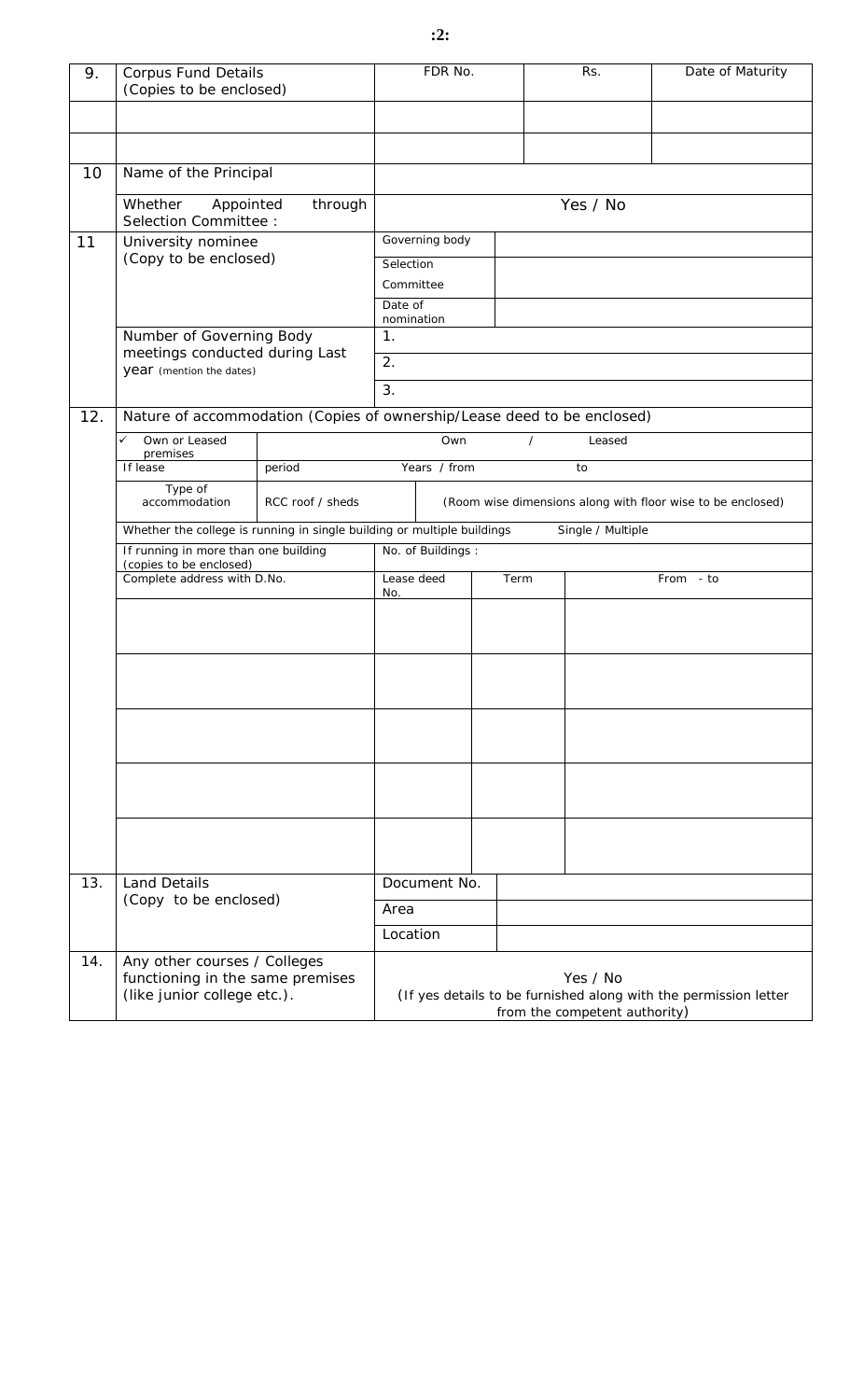# **:3:**

| 15.          | <b>Extra Activities</b>                                                       |        | NCC wing                          |  | Yes / No             |  |  |
|--------------|-------------------------------------------------------------------------------|--------|-----------------------------------|--|----------------------|--|--|
|              |                                                                               |        | NSS wing                          |  | Yes / No             |  |  |
|              | Details of Games / Sports /<br>Cultural Activities if any                     |        |                                   |  |                      |  |  |
|              | Whether the college has                                                       |        | Yes / No                          |  |                      |  |  |
|              | placement cell                                                                |        | If yes details of placements made |  |                      |  |  |
|              | Details of the Raging Cases<br>(Enclose copy of the Committee<br>constituted) |        |                                   |  |                      |  |  |
|              | 16. Accommodation Details:                                                    |        |                                   |  |                      |  |  |
|              | Particulars                                                                   | Number |                                   |  | Area (Sq.ft) of each |  |  |
| Class Rooms  |                                                                               |        |                                   |  |                      |  |  |
| Seminar Hall |                                                                               |        |                                   |  |                      |  |  |
| Laboratories |                                                                               |        |                                   |  |                      |  |  |
|              | <b>Staff Rooms</b>                                                            |        |                                   |  |                      |  |  |

| 17. Details of Computational facilities: |                                |          |  |  |  |  |
|------------------------------------------|--------------------------------|----------|--|--|--|--|
| I tem                                    | Description<br>(configuration) | Quantity |  |  |  |  |
| Desktops                                 |                                |          |  |  |  |  |
| Internet Bandwidth                       |                                |          |  |  |  |  |
| Wifi Facility                            |                                |          |  |  |  |  |
| LCD Projectors in Class rooms            |                                |          |  |  |  |  |
| ceiling mounted                          |                                |          |  |  |  |  |
| Roll down screen                         |                                |          |  |  |  |  |
| <b>Biometric Attendance</b>              |                                |          |  |  |  |  |
| 1. Staff                                 |                                |          |  |  |  |  |
| 2. Students                              |                                |          |  |  |  |  |
| <b>CCTV Facility</b>                     |                                |          |  |  |  |  |

٦

Г

| 18 | Course particulars (Separate sheet to be enclosed as per the format below) |                              |                      |        |                                  |  |  |  |
|----|----------------------------------------------------------------------------|------------------------------|----------------------|--------|----------------------------------|--|--|--|
|    | Post Graduate                                                              |                              |                      |        |                                  |  |  |  |
|    | SNo.                                                                       | Course/Combination           | Sanctioned<br>intake | Medium | 10 seats enhancement<br>(if any) |  |  |  |
|    |                                                                            |                              |                      |        |                                  |  |  |  |
|    |                                                                            |                              |                      |        |                                  |  |  |  |
|    | Other courses if any                                                       |                              |                      |        |                                  |  |  |  |
|    |                                                                            |                              |                      |        |                                  |  |  |  |
|    |                                                                            |                              |                      |        |                                  |  |  |  |
| 19 |                                                                            | Working Hours of the College |                      |        |                                  |  |  |  |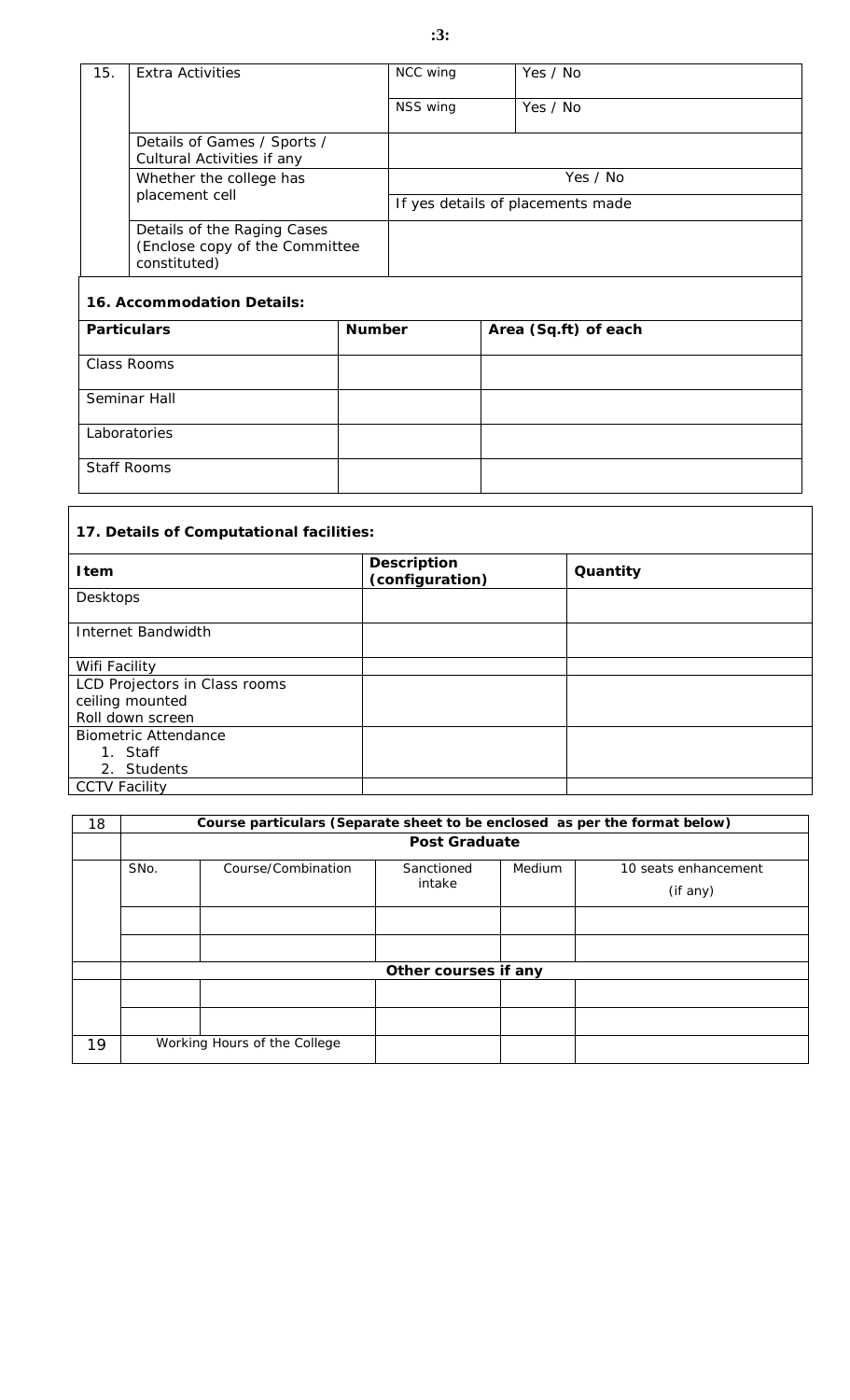| 20.                                              | Work load statement Department-<br>wise,                                          |                  |                             |                                                 |                                         |                                                                       |  |                 |  |
|--------------------------------------------------|-----------------------------------------------------------------------------------|------------------|-----------------------------|-------------------------------------------------|-----------------------------------------|-----------------------------------------------------------------------|--|-----------------|--|
|                                                  | Teacher-wise (to be enclosed)                                                     |                  |                             |                                                 |                                         |                                                                       |  |                 |  |
| 21.                                              | Block<br>time<br>showing                                                          | table for<br>the | course                      |                                                 |                                         |                                                                       |  |                 |  |
|                                                  | (i) Room No,<br>(ii) Name of the Class<br>(iii) Name of the Teacher in<br>each    |                  |                             |                                                 |                                         |                                                                       |  |                 |  |
|                                                  | period(to be enclosed),                                                           |                  |                             |                                                 |                                         |                                                                       |  |                 |  |
| 22.                                              | Details of salary paid.<br>Acquaintance Register to be                            |                  |                             |                                                 | Maximum salary /<br>Minimum salary paid |                                                                       |  |                 |  |
|                                                  | produced. Enclose bank statement.                                                 |                  |                             | Cash                                            |                                         | Paid through Cheque/                                                  |  |                 |  |
| 23.                                              |                                                                                   |                  |                             |                                                 |                                         | Laboratory facilities available in the college (Bills to be enclosed) |  |                 |  |
|                                                  | Subject                                                                           | No. of labs      |                             |                                                 | Major equipment available               | New equipment<br>procured during<br>2018-19 and amount<br>spent       |  | Area in Sft.    |  |
|                                                  |                                                                                   |                  |                             |                                                 |                                         |                                                                       |  |                 |  |
|                                                  |                                                                                   |                  |                             |                                                 |                                         |                                                                       |  |                 |  |
|                                                  |                                                                                   |                  |                             |                                                 |                                         |                                                                       |  |                 |  |
|                                                  |                                                                                   |                  |                             |                                                 |                                         |                                                                       |  |                 |  |
|                                                  |                                                                                   |                  |                             |                                                 |                                         |                                                                       |  |                 |  |
| 24.                                              | Other basic amenities                                                             |                  | Play ground                 | Available / Not available                       |                                         |                                                                       |  |                 |  |
|                                                  |                                                                                   |                  | Fire Safety                 | Available / Not available                       |                                         |                                                                       |  |                 |  |
|                                                  |                                                                                   |                  |                             | Parking facilities<br>Available / Not available |                                         |                                                                       |  |                 |  |
|                                                  |                                                                                   |                  | Sanitation<br>(Latest copy) | Certificate<br>Available / Not available        |                                         |                                                                       |  |                 |  |
|                                                  | 25. LIBRARY:                                                                      |                  |                             |                                                 |                                         |                                                                       |  |                 |  |
|                                                  | LIBRARY Total Area (in Sq.ft)                                                     |                  |                             |                                                 |                                         |                                                                       |  |                 |  |
| Librarian:                                       | Name & qualifications of the Librarian                                            |                  |                             |                                                 |                                         |                                                                       |  |                 |  |
|                                                  | Library Facilities:                                                               |                  |                             |                                                 |                                         |                                                                       |  |                 |  |
| Type                                             |                                                                                   |                  |                             |                                                 |                                         |                                                                       |  | Number/Quantity |  |
| Volumes                                          |                                                                                   |                  |                             |                                                 |                                         |                                                                       |  |                 |  |
| <b>Titles</b>                                    |                                                                                   |                  |                             |                                                 |                                         |                                                                       |  |                 |  |
| Volumes<br>Books added during the year 2019-2020 |                                                                                   |                  |                             |                                                 |                                         |                                                                       |  |                 |  |
| <b>Titles</b><br><b>National Journals</b>        |                                                                                   |                  |                             |                                                 |                                         |                                                                       |  |                 |  |
| <b>International Journals</b>                    |                                                                                   |                  |                             |                                                 |                                         |                                                                       |  |                 |  |
|                                                  | Total Amount Spent on Books during the year 2019-2020                             |                  |                             |                                                 |                                         |                                                                       |  |                 |  |
|                                                  |                                                                                   |                  |                             |                                                 |                                         |                                                                       |  |                 |  |
|                                                  | Total Amount Spent on Journals during the year 2019-2020<br>Reading Room capacity |                  |                             |                                                 |                                         |                                                                       |  |                 |  |
| Desktops                                         |                                                                                   |                  |                             |                                                 |                                         |                                                                       |  |                 |  |
| E-Journals                                       |                                                                                   |                  |                             |                                                 |                                         |                                                                       |  |                 |  |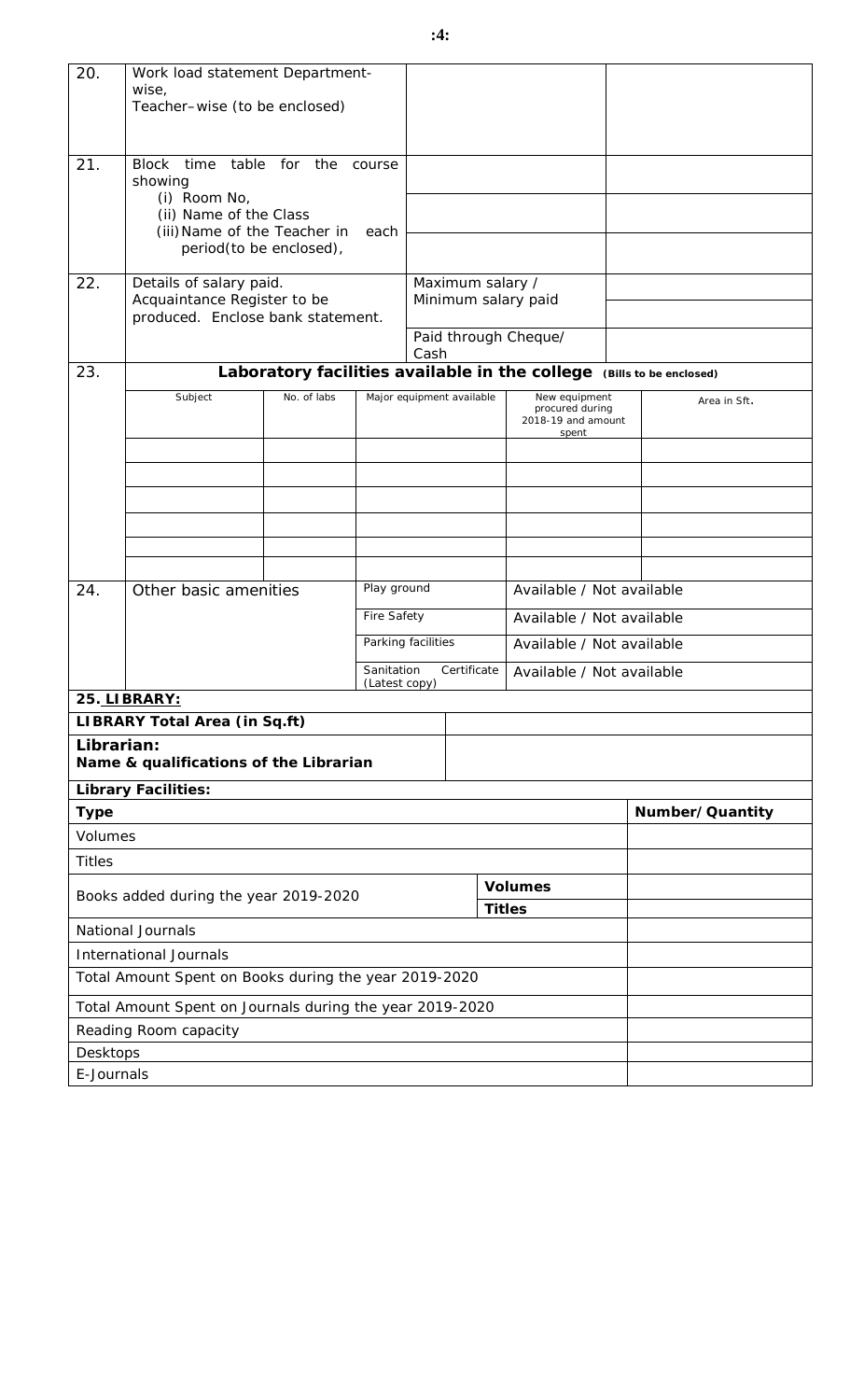| 26. Administrative Area:                                                                               |                           |  |  |  |  |
|--------------------------------------------------------------------------------------------------------|---------------------------|--|--|--|--|
| Particulars                                                                                            | Area (in Sq.ft)           |  |  |  |  |
| Principal Office                                                                                       |                           |  |  |  |  |
| Administrative Office                                                                                  |                           |  |  |  |  |
| <b>Exams Control Office</b>                                                                            |                           |  |  |  |  |
| Placement Office                                                                                       |                           |  |  |  |  |
| Staff Room                                                                                             |                           |  |  |  |  |
| Sports Room                                                                                            |                           |  |  |  |  |
| 27. Amenities:                                                                                         |                           |  |  |  |  |
| Particulars                                                                                            | Available / Not available |  |  |  |  |
| Boys Common Room                                                                                       |                           |  |  |  |  |
| Girls Common Room                                                                                      |                           |  |  |  |  |
| Play Ground                                                                                            |                           |  |  |  |  |
| Backup Electric Supply / Generator                                                                     |                           |  |  |  |  |
| Safety provisions including fire and other<br>calamities                                               |                           |  |  |  |  |
| Transport facility and parking area                                                                    |                           |  |  |  |  |
| Drinking water facility                                                                                |                           |  |  |  |  |
| Separate toilets for Boys and Girls                                                                    |                           |  |  |  |  |
| First aid cum sick Room                                                                                |                           |  |  |  |  |
| Display of Courses and approved intake at the<br>entrance of the College.                              |                           |  |  |  |  |
| Permanent name board of the college to be<br>displayed<br>(enclose photograph of the College building) |                           |  |  |  |  |

| 28. | No. of admissions during<br>academic<br>the |      | Course | Sanctioned<br>strength | Admitted strength |
|-----|---------------------------------------------|------|--------|------------------------|-------------------|
|     | 2019-2020                                   | year | M.A.   |                        |                   |
|     |                                             |      | M.Com  |                        |                   |
|     |                                             |      | M.Sc.  |                        |                   |

| 29.<br>Results analysis |       | Course | appeared | No. of candidates   No. of candidates passed |
|-------------------------|-------|--------|----------|----------------------------------------------|
|                         |       | M.A.   |          |                                              |
|                         | M.Com |        |          |                                              |
|                         |       | M.Sc.  |          |                                              |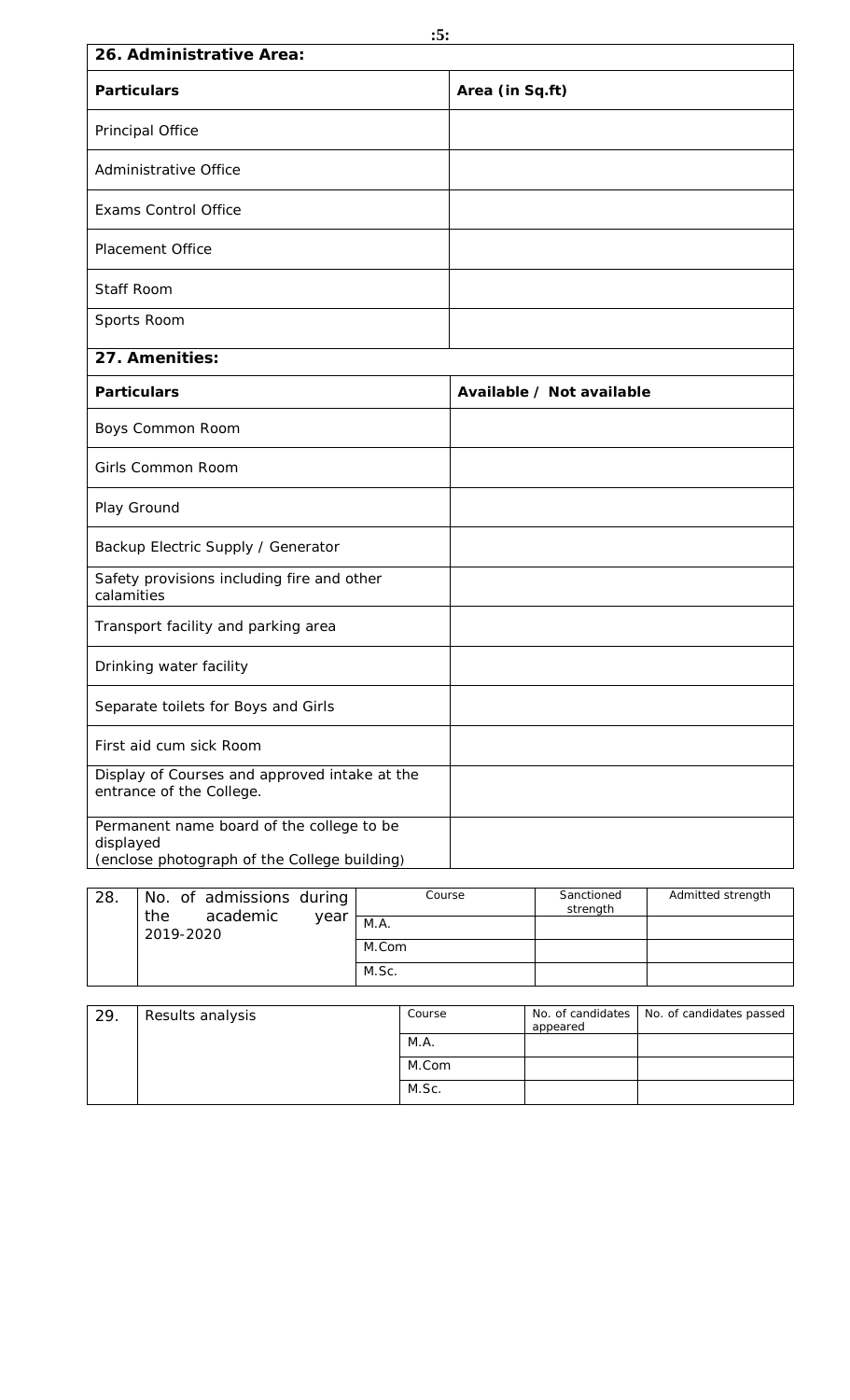|        | ۰,<br>٠      |     |
|--------|--------------|-----|
| - 11   | ٦            | om, |
|        |              |     |
| $\sim$ | I<br>۰.<br>× | -   |

|                                                                                                                                                                                                                                                                                                           |                                                                                  | :6:       |          |
|-----------------------------------------------------------------------------------------------------------------------------------------------------------------------------------------------------------------------------------------------------------------------------------------------------------|----------------------------------------------------------------------------------|-----------|----------|
|                                                                                                                                                                                                                                                                                                           | 30. Seminars/Conferences/Workshop Organized/Attended by the faculty of the Dept. |           |          |
| S.No.                                                                                                                                                                                                                                                                                                     | Particulars                                                                      | Organized | Attended |
| 1                                                                                                                                                                                                                                                                                                         | Seminars                                                                         |           |          |
| $\overline{2}$                                                                                                                                                                                                                                                                                            | Conferences                                                                      |           |          |
| 3                                                                                                                                                                                                                                                                                                         | Workshops                                                                        |           |          |
| $\overline{4}$                                                                                                                                                                                                                                                                                            |                                                                                  |           |          |
|                                                                                                                                                                                                                                                                                                           | Total                                                                            |           |          |
|                                                                                                                                                                                                                                                                                                           |                                                                                  |           |          |
| 31. Anti Ragging<br>1. Whether the College appointed Anti-Ragging Committee, if<br>so, copy of the constitution of committee and its members<br>to be enclosed.<br>2. Report of the Anti-Ragging Committee for the year<br>2019-2020 be enclosed.<br>3. Measures taken by the College to prevent ragging. |                                                                                  |           |          |
|                                                                                                                                                                                                                                                                                                           |                                                                                  |           |          |
|                                                                                                                                                                                                                                                                                                           |                                                                                  |           |          |
|                                                                                                                                                                                                                                                                                                           |                                                                                  |           |          |

| 32. RTI Act                                                                                                 |
|-------------------------------------------------------------------------------------------------------------|
| Whether the college has appointed PIO and APIO.<br>Mention the names of the PIO and APIO.<br>(Enclose Copy) |
|                                                                                                             |
|                                                                                                             |
| 33. Women Protection cell                                                                                   |
| Whether the college has appointed Women Protection Cell.<br>(Enclose copy)                                  |
|                                                                                                             |
| 34. Redressal Grievances Committee                                                                          |
| Whether the college has appointed Redressal<br>Grievance Committee. (Enclose copy)                          |
|                                                                                                             |
| 35. Equal Opportunity Cell for the Physically<br>Handicapped                                                |
| Whether the college has appointed<br>Committee. (Enclose copy)                                              |
| 36. Any other Information:                                                                                  |
|                                                                                                             |